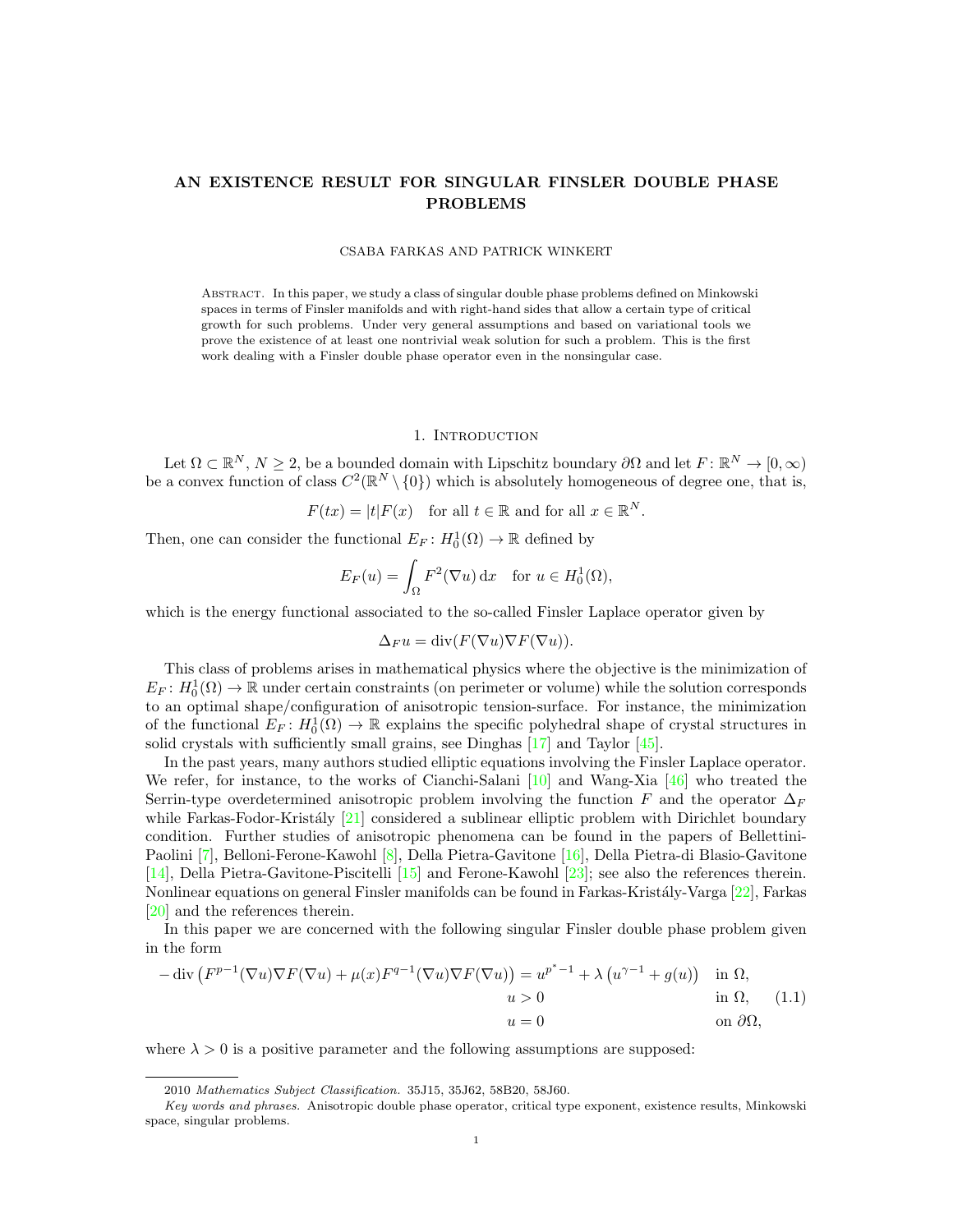(H) (i)  $0 < \gamma < 1$  and

$$
2 \le p < q < N, \qquad \frac{q}{p} < 1 + \frac{1}{N}, \qquad 0 \le \mu(\cdot) \in C^{0,1}(\overline{\Omega});\tag{1.2}
$$

(ii) the function  $g: \mathbb{R} \to \mathbb{R}$  is continuous and there exist  $1 < \theta < p \leq \nu < p^*$  as well as nonnegative constants  $c_i$ ,  $i = 1, 2$  such that

$$
g(s) \le c_1 s^{\nu - 1} + c_2 s^{\theta - 1}
$$
 for all  $s \ge 0$ ,

where  $p^*$  is the critical exponent to  $p$  given by

<span id="page-1-3"></span><span id="page-1-2"></span><span id="page-1-0"></span>
$$
p^* := \frac{Np}{N - p};\tag{1.3}
$$

(iii) the function  $F: \mathbb{R}^N \to [0, \infty)$  is a positively homogeneous Minkowski norm.

The differential operator in [\(1.1\)](#page-0-0) is called the Finsler double phase operator. It is defined by

$$
\operatorname{div}\left(F^{p-1}(\nabla u)\nabla F(\nabla u) + \mu(x)F^{q-1}(\nabla u)\nabla F(\nabla u)\right) \quad \text{for } u \in W_0^{1, \mathcal{H}}(\Omega),\tag{1.4}
$$

where  $W_0^{1,\mathcal{H}}(\Omega)$  is a suitable Musielak-Orlicz Sobolev space which is defined in Section [2.](#page-2-0) If  $\mu \equiv 0$ , the operator in  $(1.4)$  becomes the Finsler p-Laplacian (which reduces to the Finsler Laplacian in case  $p = 2$ ) and if  $\inf_{\overline{\Omega}} \mu > 0$ , we have the weighted Finsler  $(q, p)$ -Laplacian. Clearly, when  $\mu \equiv 0$ , [\(1.1\)](#page-0-0) is strongly related to following Brezis-Nirenberg type problem

$$
-\Delta_p u = |u|^{p^*-2}u + \lambda g(u) \quad \text{in } \Omega,
$$
  
 
$$
u = 0 \quad \text{on } \partial\Omega.
$$

Note that the Finsler  $p$ -Laplacian is often called anisotropic  $p$ -Laplacian. Since the word "anisotropic" also stands in the literature for problems where the exponent  $p$  is a function, we avoid this denotation and use only "Finsler".

The operator  $(1.4)$  is related to the energy functional

<span id="page-1-1"></span>
$$
\omega \mapsto \int_{\Omega} \left( F^p(\nabla \omega) + \mu(x) F^q(\nabla \omega) \right) dx, \tag{1.5}
$$

where the integrand  $H(x,\xi) = F^p(\xi) + \mu(x)F^q(\xi)$  for all  $(x,\xi) \in \Omega \times \mathbb{R}^N$  has unbalanced growth, that is,

$$
b_1|\xi|^p \le F^p(\xi) \le H(x,\xi) \le b_2 (1 + F^q(\xi)) \le b_3 (1 + |\xi|^q)
$$

for a. a.  $x \in \Omega$  and for all  $\xi \in \mathbb{R}^N$  with  $b_1, b_2, b_3 > 0$ . The integral functional  $(1.5)$  is characterized by the fact that the energy density changes its ellipticity and growth properties according to the point in the domain. To be more precise, the growth rate of [\(1.5\)](#page-1-1) on the set  $\{x \in \Omega : \mu(x) = 0\}$  is of order p and on the set  $\{x \in \Omega : \mu(x) \neq 0\}$  it is of order q. So the integrand H switches between two different phases of elliptic behaviours.

When F coincide with the Euclidean norm, Zhikov  $[49]$  was the first who studied functionals of type [\(1.5\)](#page-1-1) for models which describe strongly anisotropic materials, see also the monograph of Zhikov-Kozlov-Oleinik [\[50\]](#page-12-3). In the last decades, several authors investigated functionals of the form in [\(1.5\)](#page-1-1) concerning regularity of (local) minimizers. We mention the papers of Baroni-Colombo-Mingione [\[3,](#page-11-11) [4,](#page-11-12) [5\]](#page-11-13), Baroni-Kuusi-Mingione [\[6\]](#page-11-14), Colombo-Mingione [\[12,](#page-11-15) [13\]](#page-11-16), Marcellini [\[32,](#page-12-4) [31\]](#page-12-5), Ok [\[35,](#page-12-6) [36\]](#page-12-7), Ragusa-Tachikawa [\[42\]](#page-12-8) and the references therein.

Before we state the main result of the present paper, we recall the notion of the weak solution. A function  $u \in W_0^{1,\mathcal{H}}(\Omega)$  is called a weak solution of problem  $(1.1)$  if  $u^{\gamma-1}\varphi \in L^1(\Omega)$ ,  $u > 0$  for a. a.  $x \in \Omega$  and if

$$
\int_{\Omega} (F^{p-1}(\nabla u)\nabla F(\nabla u) + \mu(x)F^{q-1}(\nabla u)\nabla F(\nabla u)) \cdot \nabla \varphi \,dx
$$

$$
= \int_{\Omega} u^{p^* - 1} \varphi \,dx + \lambda \int_{\Omega} u^{\gamma - 1} \varphi \,dx + \lambda \int_{\Omega} g(u)\varphi \,dx
$$

is satisfied for all  $\varphi \in W_0^{1, \mathcal{H}}(\Omega)$ .

Now, we are in the position to formulate our main result.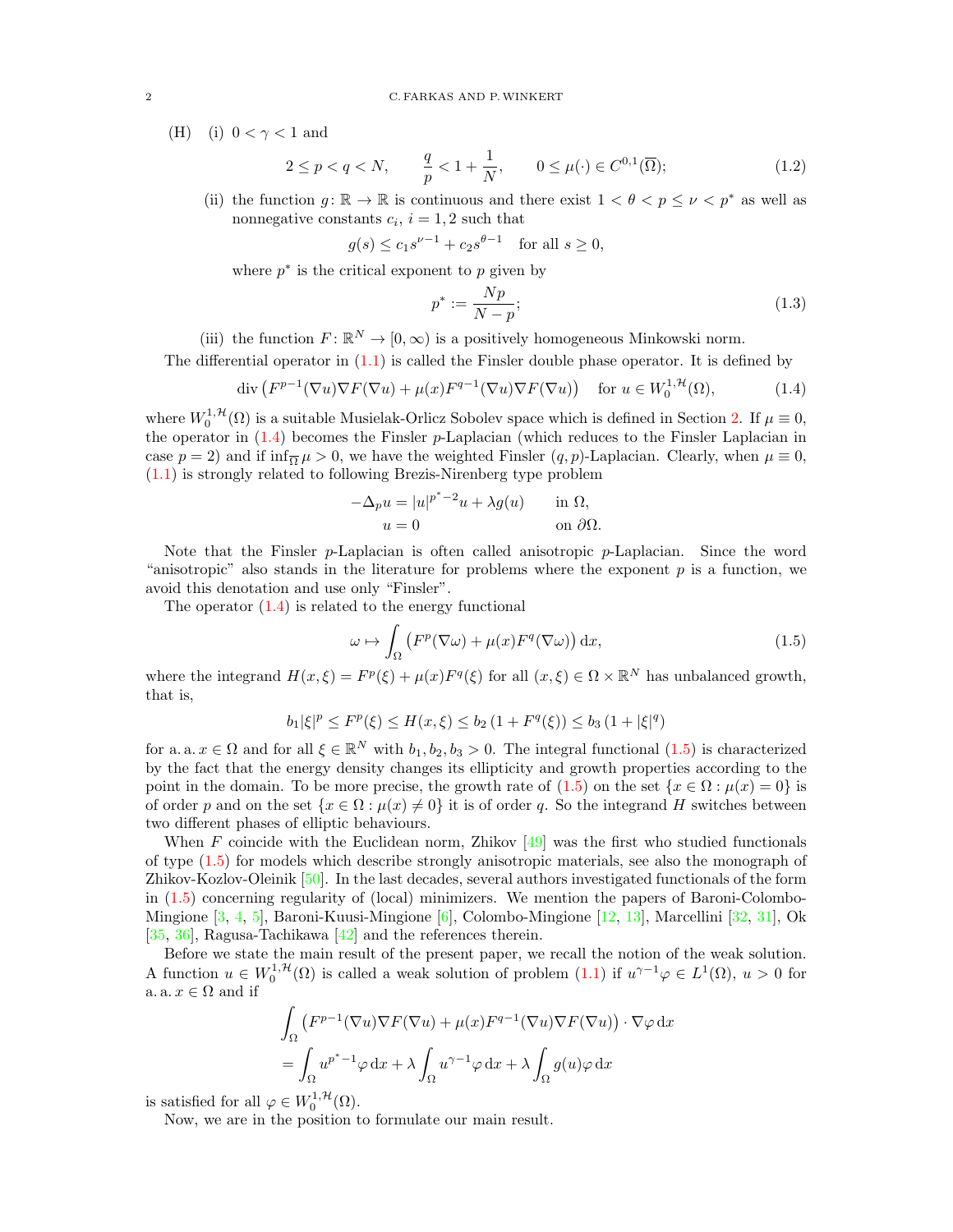<span id="page-2-1"></span>**Theorem 1.1.** Let hypotheses (H) be satisfied. Then there exists  $\lambda_* > 0$  such that for every  $\lambda \in (0, \lambda_*)$ , problem [\(1.1\)](#page-0-0) has a nontrivial weak solution.

**Remark 1.2.** Since we are looking for positive solutions and hypothesis  $(H)(ii)$  concerns the positive semiaxis  $\mathbb{R}_+ = [0, +\infty)$ , without any loss of generality, we may assume that  $g(s) = 0$  for all  $s \leq 0$ .

To the best of our knowledge, this is the first paper which considers a double phase operator on a Minkowski space in the sense of Finsler geometry, see Bao-Chern-Shen  $[2]$ . Even if F is the Euclidean norm, there is only one work for singular double phase problems done by Chen-Ge-Wen-Cao [\[9\]](#page-11-18) who proved the existence of a nontrivial weak solution with negative energy. Recent existence results for double phase problems in the case if  $F$  is the Euclidean norm and without singular term can be found, for example, in the papers of Colasuonno-Squassina [\[11\]](#page-11-19), Liu-Dai [\[30\]](#page-12-9), Gasiński-Papageorgiou  $[24]$ , Gasiński-Winkert  $[25, 26, 27]$  $[25, 26, 27]$  $[25, 26, 27]$  $[25, 26, 27]$  $[25, 26, 27]$ , Perera-Squassina  $[41]$  and the references therein.

So far, it is not clear what is the optimal critical exponent for Musielak-Orlicz Sobolev spaces even when F is the Euclidean norm, see, for example, the paper of Fan  $[18]$ . For the moment p<sup>\*</sup> seems to be best exponent (it is probably not optimal) and only a continuous (in general noncompact) embedding from  $W_0^{1,\mathcal{H}}(\Omega) \hookrightarrow L^{p^*}(\Omega)$  is available. So we call it "type of critical growth".

Finally, we mention recent papers which are very close to our topic. We refer to the works of Bahrouni-Rădulescu-Winkert [\[1\]](#page-11-25), Marino-Winkert [\[33\]](#page-12-11), Papageorgiou-Rădulescu-Repovš [\[37\]](#page-12-12), Papageorgiou-Winkert  $[39, 40]$  $[39, 40]$  $[39, 40]$ , Zeng-Bai-Gasiński-Winkert  $[48, 47]$  $[48, 47]$  $[48, 47]$  and the references therein.

The paper is organized as follows. In Section [2](#page-2-0) we recall some basic properties of the Minkowski norm and introduce appropriate Musielak-Orlicz Sobolev spaces equipped with the Minkowski norm  $F$ . In Section [3](#page-4-0) we first present the Minkowskian version of the inequality

 $|b|^r \geq |a|^r + |a|^{r-2}a \cdot (b-a) + 2^{1-r}|a-b|^r$  for  $r \geq 2$  and for all  $a, b \in \mathbb{R}^N$ ,

see Lindqvist [\[29\]](#page-12-17), which is the basis for the proof of the sequentially weakly lower semicontinuity of the corresponding energy functional to problem  $(1.1)$  on closed convex subsets of  $W_0^{1, H}(\Omega)$  not necessarily being balls. The sequentially weakly lower semicontinuity is one of the main steps in order to prove our main result. At the end, based on the direct method of calculus along with variational tools, we are going to prove Theorem [1.1.](#page-2-1) Our approach follows ideas of the paper of Faraci-Farkas [\[19\]](#page-11-26) in which the authors consider a singular problem driven by the p-Laplacian, that is,  $\mu \equiv 0$  and  $F(\xi) = \left(\sum_{i=1}^{N} |\xi_i|^2\right)^{1/2}$ .

# 2. Preliminaries

<span id="page-2-0"></span>In this section we will recall the main properties of the Minkowski space  $(\mathbb{R}^N, F)$  and the functional setting for the double phase operator.

Let  $F: \mathbb{R}^N \to [0, \infty)$  be a positively homogeneous Minkowski norm, that is, F is a positive homogeneous function and verifies the properties

- $F \in C^{\infty}(\mathbb{R}^N \setminus \{0\});$
- The Hessian matrix  $\nabla^2 (F^2/2)(x)$  is positive definite for all  $x \neq 0$ .

Note that the pair  $(\mathbb{R}^N, F)$  is the simplest not necessarily reversible Finsler manifold whose flag curvature is identically zero, the geodesics are straight lines and the intrinsic distance between two points  $x, y \in \mathbb{R}^N$  is given by

$$
d_F(x, y) = F(y - x).
$$

In fact,  $(\mathbb{R}^N, d_F)$  is a quasi-metric space and in general, we have  $d_F(x, y) \neq d_F(y, x)$ .

A typical example for a Minkowski norm is the so called Randers metric which is defined by

$$
F(x) = \sqrt{\langle Ax, x \rangle} + \langle b, x \rangle,
$$

where A is a positive definite and symmetric  $(N \times N)$ -type matrix and  $b = (b_i) \in \mathbb{R}^N$  is a fixed vector such that  $\sqrt{\langle A^{-1}b, b \rangle} < 1$ . The pair  $(\mathbb{R}^N, F)$  is often called Randers space which describes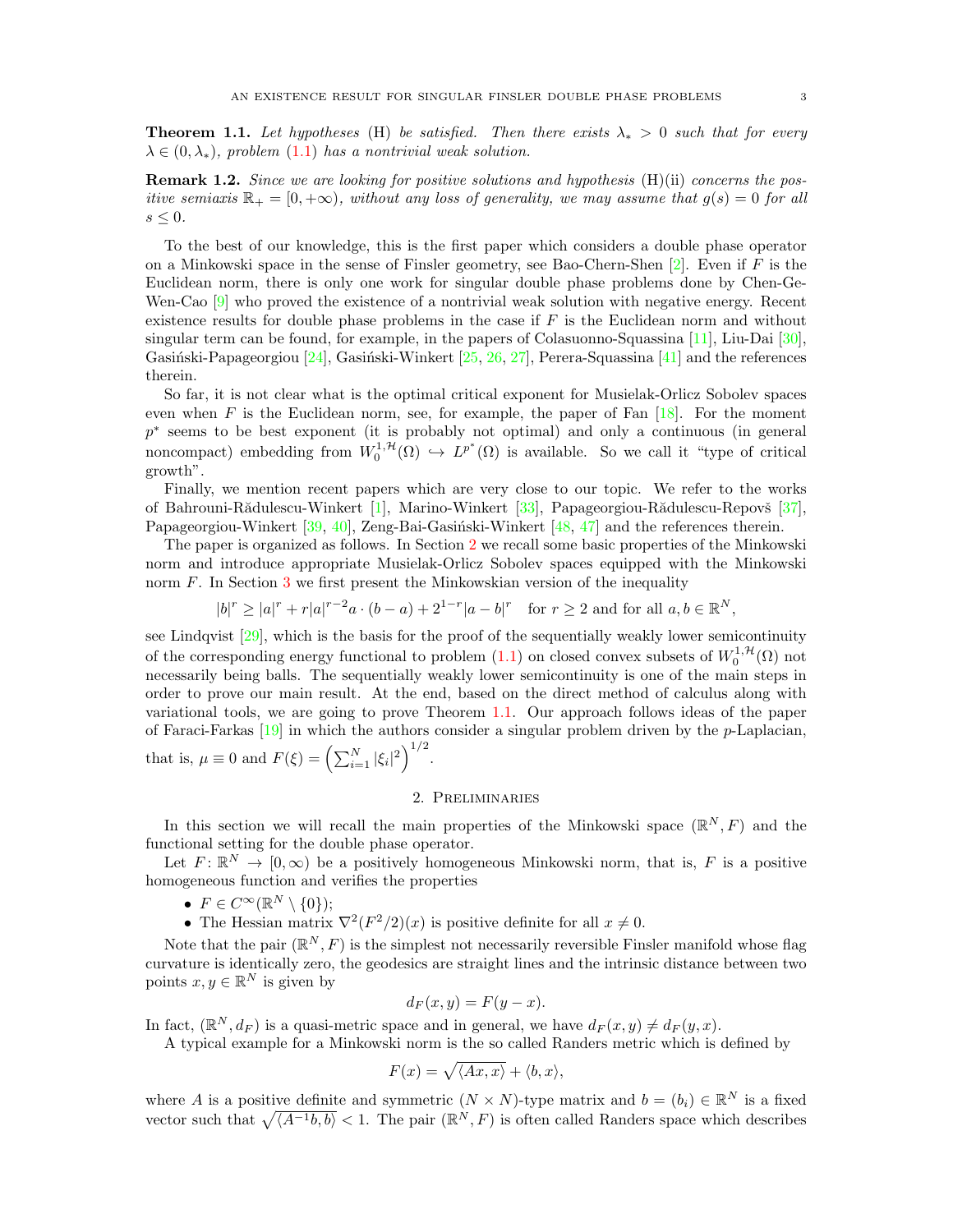the electromagnetic field of the physical space-time in general relativity, see Randers [\[43\]](#page-12-18). They are deduced as the solution of the Zermelo navigation problem.

In what follows we recall some basic properties of  $F$ , see Bao-Chern-Shen  $[2, §1.2]$  $[2, §1.2]$ .

<span id="page-3-2"></span>**Proposition 2.1.** Let  $F: \mathbb{R}^N \to [0, \infty)$  be a positively homogeneous Minkowski norm. Then, the following assertions hold true:

- (i) Positivity:  $F(x) > 0$  for all  $x \neq 0$ ;
- (ii) Convexity: F and  $F^2$  are strictly convex;
- (iii) Euler's theorem:  $x \cdot \nabla F(x) = F(x)$  and

$$
\nabla^2 (F^2/2)(x)x \cdot x = F^2(x) \quad \text{for all } x \in \mathbb{R}^N \setminus \{0\};
$$

(iv) Homogeneity:  $\nabla F(tx) = \nabla F(x)$  and

$$
\nabla^2 F^2(tx) = \nabla^2 F^2(x) \quad \text{for all } x \in \mathbb{R}^N \setminus \{0\} \text{ and for all } t > 0.
$$

For  $1 \leq r < \infty$ , we denote by  $L^r(\Omega)$  and  $L^r(\Omega;\mathbb{R}^N)$  the usual Lebesgue spaces equipped with the norm  $\|\cdot\|_r$ . If  $1 < r < \infty$ , then  $W^{1,r}(\Omega)$  and  $W_0^{1,r}(\Omega)$  stand for the Sobolev spaces endowed with the norms

$$
||u||_{1,r,F} = ||F(\nabla u)||_r + ||u||_r,
$$

and

$$
||u||_{1,r,0,F} = ||F(\nabla u)||_r,
$$

respectively. Now, let  $\mathcal{H} \colon \Omega \times [0, \infty) \to [0, \infty)$  be the function defined by

<span id="page-3-0"></span>
$$
(x,t)\mapsto t^p+\mu(x)t^q,
$$

where [\(1.2\)](#page-1-2) is satisfied. The Musielak-Orlicz space  $L^{\mathcal{H}}(\Omega)$  is defined by

$$
L^{\mathcal{H}}(\Omega) = \left\{ u \mid u : \Omega \to \mathbb{R} \text{ is measurable and } \int_{\Omega} \mathcal{H}(x, |u|) dx < +\infty \right\}
$$

equipped with the Luxemburg norm

$$
||u||_{\mathcal{H}} = \inf \left\{ \tau > 0 \, : \, \rho_{\mathcal{H}}\left(\frac{u}{\tau}\right) \leq 1 \right\},\,
$$

where

$$
\rho_{\mathcal{H}}(u) := \int_{\Omega} \mathcal{H}(x, |u|) dx = \int_{\Omega} (|u|^p + \mu(x)|u|^q) dx.
$$
 (2.1)

We know that  $L^{\mathcal{H}}(\Omega)$  is a reflexive Banach space.

The norm  $\|\cdot\|_{\mathcal{H}}$  and the modular function  $\rho_{\mathcal{H}}$  are related as follows, see Liu-Dai [\[30,](#page-12-9) Proposition 2.1].

<span id="page-3-1"></span>**Proposition 2.2.** Let [\(1.2\)](#page-1-2) be satisfied, let  $y \in L^{\mathcal{H}}(\Omega)$  and let  $\rho_{\mathcal{H}}$  be defined by [\(2.1\)](#page-3-0).

- (i) If  $y \neq 0$ , then  $||y||_{\mathcal{H}} = \lambda$  if and only if  $\rho_{\mathcal{H}}(\frac{y}{\lambda}) = 1$ ;
- (ii)  $||y||_{\mathcal{H}} < 1$  (resp.  $> 1, = 1$ ) if and only if  $\rho_{\mathcal{H}}(y) < 1$  (resp.  $> 1, = 1$ );
- (iii) If  $||y||_{\mathcal{H}} < 1$ , then  $||y||_{\mathcal{H}}^q \le \rho_{\mathcal{H}}(y) \le ||y||_{\mathcal{H}}^p$ ;
- (iv) If  $||y||_{\mathcal{H}} > 1$ , then  $||y||_{\mathcal{H}}^p \le \rho_{\mathcal{H}}(y) \le ||y||_{\mathcal{H}}^q$ ;
- (v)  $||y||_{\mathcal{H}} \to 0$  if and only if  $\rho_{\mathcal{H}}(y) \to 0$ ;
- (vi)  $||y||_{\mathcal{H}} \rightarrow +\infty$  if and only if  $\rho_{\mathcal{H}}(y) \rightarrow +\infty$ .

The corresponding Sobolev space  $W^{1, \mathcal{H}}(\Omega)$  is defined by

$$
W^{1,\mathcal{H}}(\Omega) = \left\{ u \in L^{\mathcal{H}}(\Omega) : F(\nabla u) \in L^{\mathcal{H}}(\Omega) \right\}
$$

equipped with the norm

$$
||u||_{1,\mathcal{H},F} = ||F(\nabla u)||_{\mathcal{H}} + ||u||_{\mathcal{H}}.
$$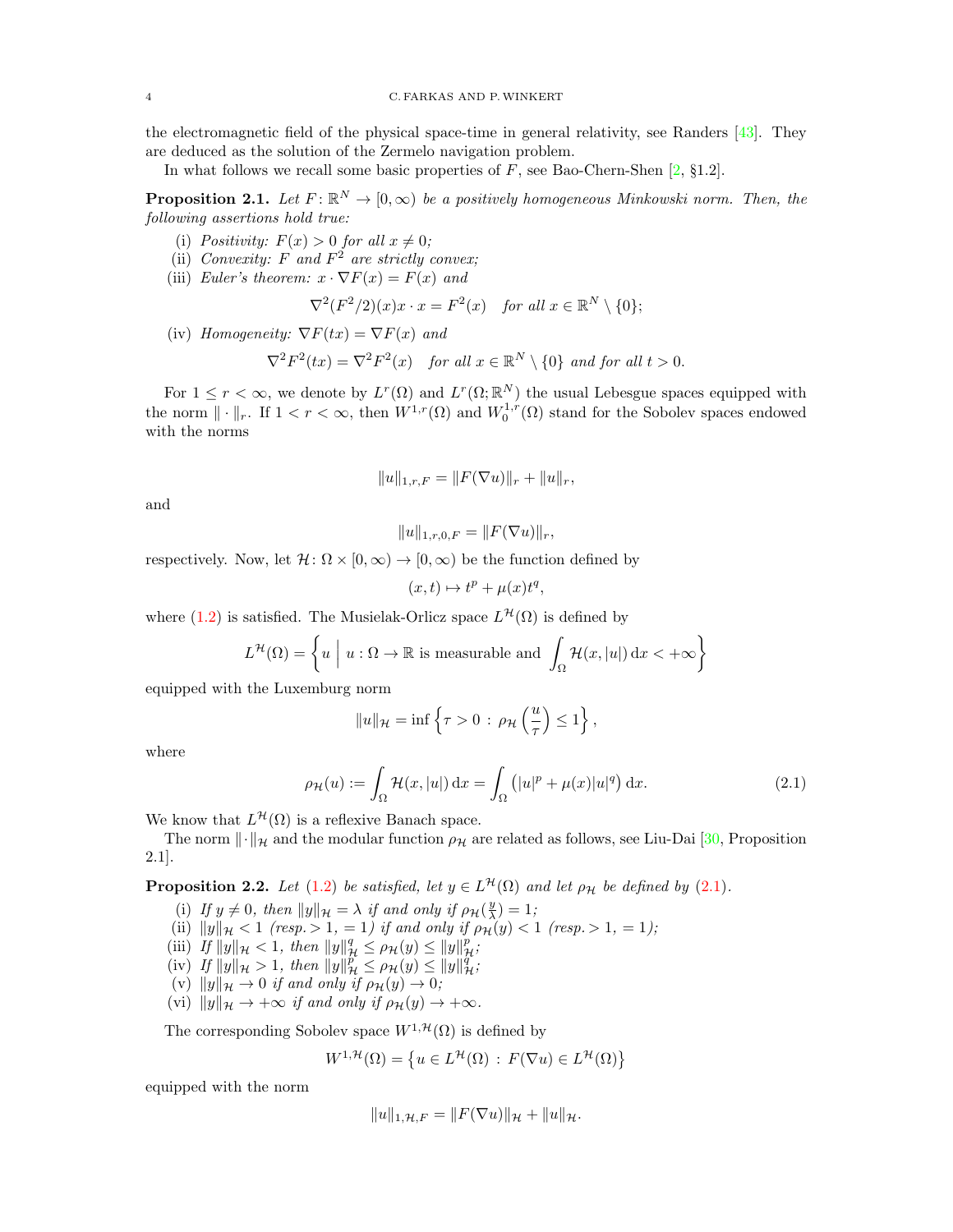By  $W_0^{1,\mathcal{H}}(\Omega)$  we denote the completion of  $C_0^{\infty}(\Omega)$  in  $W^{1,\mathcal{H}}(\Omega)$  and thanks to [\(1.2\)](#page-1-2) we have an equivalent norm on  $W_0^{1,\mathcal{H}}(\Omega)$  given by

<span id="page-4-1"></span>
$$
||u||_{1,\mathcal{H},0,F} = ||F(\nabla u)||_{\mathcal{H}},
$$

see Colasuonno-Squassina [\[11,](#page-11-19) Proposition 2.18]. Both spaces  $W^{1, \mathcal{H}}(\Omega)$  and  $W^{1, \mathcal{H}}_0(\Omega)$  are uniformly convex and so, reflexive Banach spaces.

Let  $\rho_{\mathcal{H},F}:W_0^{1,\mathcal{H}}(\Omega)\to\mathbb{R}$  be the corresponding modular to  $W_0^{1,\mathcal{H}}(\Omega)$  defined by

$$
\rho_{\mathcal{H},F}(u) := \int_{\Omega} \left( F^p(\nabla u) + \mu(x) F^q(\nabla u) \right) dx.
$$
 (2.2)

Similar to Proposition [2.2,](#page-3-1) we have the same relations between the norm  $\|\cdot\|_{1,\mathcal{H},0,F}$  and the modular  $\rho_{\mathcal{H},F}$ .

**Proposition 2.3.** Let [\(1.2\)](#page-1-2) and (H)(iii) be satisfied and let  $\rho_{\mathcal{H},F}$  be defined by [\(2.2\)](#page-4-1). For  $y \in$  $W_0^{1,\mathcal{H}}(\Omega)$  we have the following assertions.

- (i) If  $y \neq 0$ , then  $||y||_{1,\mathcal{H},0,F} = \lambda$  if and only if  $\rho_{\mathcal{H},F}(\frac{y}{\lambda}) = 1$ ;
- (ii)  $||y||_{1,\mathcal{H},0,F} < 1$  (resp. > 1, = 1) if and only if  $\rho_{\mathcal{H},F}(y) < 1$  (resp. > 1, = 1);
- (iii) If  $||y||_{1,\mathcal{H},0,F} < 1$ , then  $||y||_{1,\mathcal{H},0,F}^q \leq \rho_{\mathcal{H},F}(y) \leq ||y||_{1,\mathcal{H},0,F}^q$ ;
- (iv) If  $||y||_{1,\mathcal{H},0,F} > 1$ , then  $||y||_{1,\mathcal{H},0,F}^p \leq \rho_{\mathcal{H},F}(y) \leq ||y||_{1,\mathcal{H},0,F}^q$ ;
- (v)  $||y||_{1,\mathcal{H},0,F} \rightarrow 0$  if and only if  $\rho_{\mathcal{H},F}(y) \rightarrow 0;$
- (vi)  $||y||_{1,\mathcal{H},0,F} \rightarrow +\infty$  if and only if  $\rho_{\mathcal{H},F}(y) \rightarrow +\infty$ .

In addition it is known that the embedding

<span id="page-4-2"></span>
$$
W_0^{1,\mathcal{H}}(\Omega) \hookrightarrow L^r(\Omega)
$$

is continuous whenever  $r \leq p^*$  and compact whenever  $r \leq p^*$ , see Colasuonno-Squassina [\[11,](#page-11-19) Proposition 2.15. Recall that  $p^*$  is the critical exponent to p, see  $(1.3)$ .

Let  $A: W_0^{1, H}(\Omega) \to W_0^{1, H}(\Omega)^*$  be the Finsler double phase operator defined by

$$
\langle A(u), \varphi \rangle_{\mathcal{H}, F} := \int_{\Omega} \left( F^{p-1}(\nabla u) \nabla F(\nabla u) + \mu(x) F^{q-1}(\nabla u) \nabla F(\nabla u) \right) \cdot \nabla \varphi \, dx \tag{2.3}
$$

for all  $u, \varphi \in W_0^{1,\mathcal{H}}(\Omega)$ , where  $\langle \cdot, \cdot \rangle_{\mathcal{H},F}$  is the duality pairing between  $W_0^{1,\mathcal{H}}(\Omega)$  and its dual space  $W_0^{1,\mathcal{H}}(\Omega)^*$ . The properties of the operator  $A: W_0^{1,\mathcal{H}}(\Omega) \to W_0^{1,\mathcal{H}}(\Omega)^*$  are summarized in the following proposition, see Liu-Dai  $[30]$ , by taking the properties of F into account.

**Proposition 2.4.** The operator A defined by  $(2.3)$  is bounded, continuous, monotone (hence maximal monotone) and of type  $(S_+)$ .

### 3. Proof of the main result

<span id="page-4-0"></span>In this section we present the proof of Theorem [1.1.](#page-2-1) We start with a lemma which is the Minkowskian version of the Lindqvist inequality; see Lindqvist [\[29\]](#page-12-17). Note that this inequality was proved for general Finsler manifolds by the first author  $[20]$ . For the sake of completeness we will also provide the proof here.

**Lemma 3.1.** Let  $F: \mathbb{R}^N \to [0,\infty)$  be a positively homogeneous Minkowski norm. For every  $\xi, \beta \in \mathbb{R}^N$  and for every  $r \geq 2$  we have

<span id="page-4-3"></span>
$$
F^r(\beta) \ge F^r(\xi) + rF^{r-1}(\xi)\nabla F(\xi) \cdot (\beta - \xi) + \frac{l_F^{\frac{r}{2}}}{2^{r-1}}F^r(\beta - \xi),\tag{3.1}
$$

where

$$
l_F = \min\left\{\nabla^2 \left(\frac{F^2}{2}\right)(x)y \cdot y : F(x) = F(y) = 1\right\}.
$$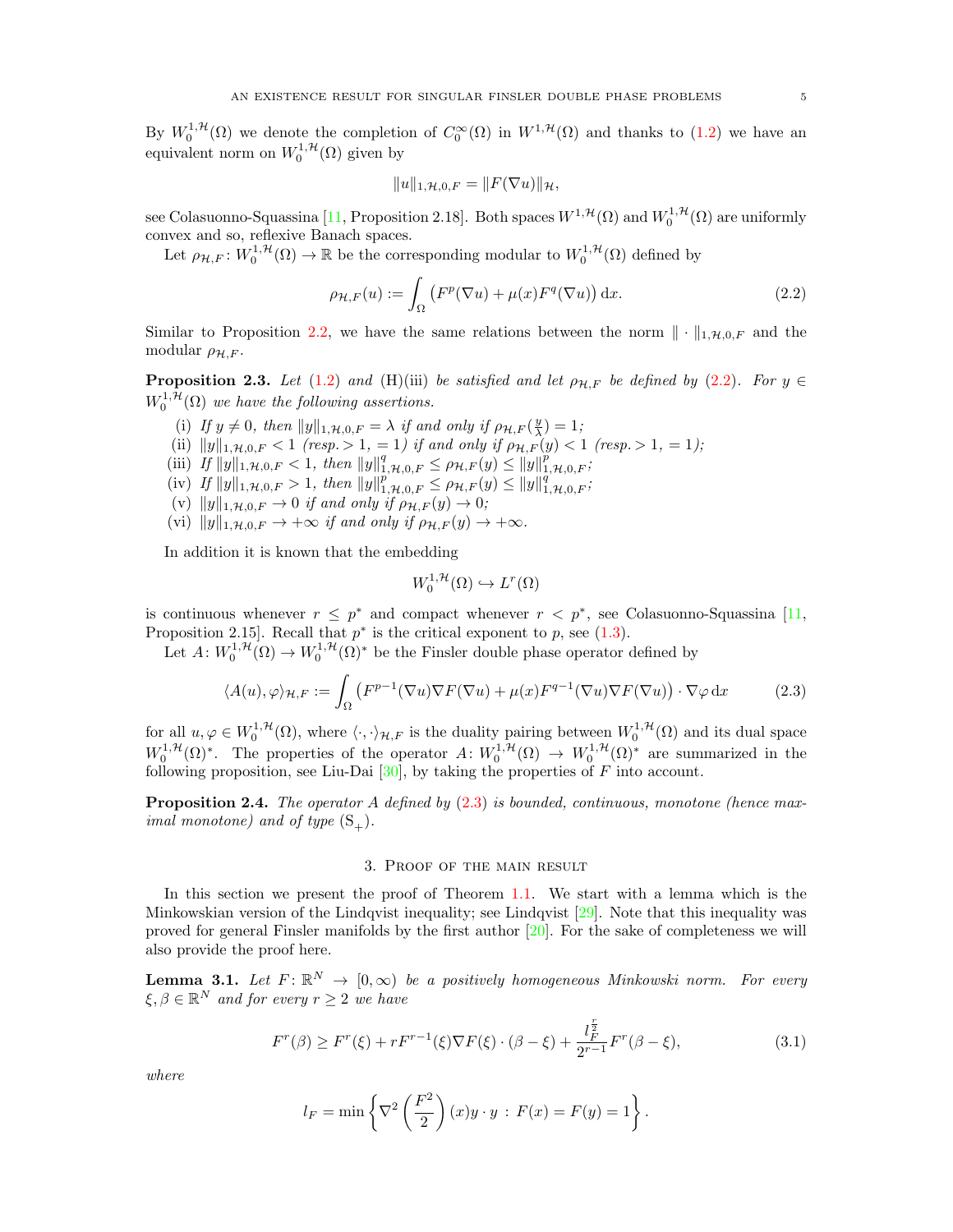*Proof.* From the definition of  $l_F$ , one has that

<span id="page-5-0"></span>
$$
F^{2}(t\xi + (1-t)\beta) \le tF^{2}(\xi) + (1-t)F^{2}(\beta) - l_{F}t(1-t)F^{2}(\beta - \xi)
$$
\n(3.2)

for all  $\xi, \beta \in \mathbb{R}^N$  and for all  $t \in [0, 1]$ , see Farkas-Kristály-Varga [\[22,](#page-11-9) (2.19) on p. 1228] or Ohta [\[34\]](#page-12-19). Choosing  $t = \frac{1}{2}$  in [\(3.2\)](#page-5-0) gives

<span id="page-5-1"></span>
$$
F^{2}\left(\frac{\xi+\beta}{2}\right) \le \frac{F^{2}(\xi) + F^{2}(\beta)}{2} - \frac{l_{F}}{4}F^{2}(\beta - \xi). \tag{3.3}
$$

Note that for nonnegative  $a, b \in \mathbb{R}$  we have

$$
(a^r + b^r)^{\frac{1}{r}} = \left( (a^r + b^r)^{\frac{2}{r}} \right)^{\frac{1}{2}} \le \left( 2^{\frac{2}{r} - 1} \left( a^{r \frac{2}{r}} + b^{r \frac{2}{r}} \right) \right)^{\frac{1}{2}} \le \left( a^2 + b^2 \right)^{\frac{1}{2}}.
$$

Applying the inequality above in combination with [\(3.3\)](#page-5-1) leads to

$$
F^r\left(\frac{\xi+\beta}{2}\right) + \frac{l_F^{\frac{r}{2}}}{2^r}F^r(\beta-\xi) \le \left(F^2\left(\frac{\xi+\beta}{2}\right) + \frac{l_F}{4}F^2(\beta-\xi)\right)^{\frac{r}{2}} \le \left(\frac{F^2(\xi) + F^2(\beta)}{2}\right)^{\frac{r}{2}}.\tag{3.4}
$$

By the convexity of the function  $(\cdot)^{\frac{r}{2}}$  we have

<span id="page-5-4"></span><span id="page-5-3"></span><span id="page-5-2"></span>
$$
\left(\frac{F^2(\xi) + F^2(\beta)}{2}\right)^{\frac{r}{2}} \le \frac{1}{2} F^r(\xi) + \frac{1}{2} F^r(\beta).
$$
\n(3.5)

On the other hand, by convexity, one has

$$
F^r\left(\frac{\xi+\beta}{2}\right) \ge F^r(\xi) + \frac{r}{2}F^{r-1}(\xi)\nabla F(\xi) \cdot (\beta-\xi). \tag{3.6}
$$

Combining  $(3.4)$ ,  $(3.5)$  and  $(3.6)$  yields

$$
\frac{r}{2}F^{r-1}(\xi)\nabla F(\xi)\cdot(\beta-\xi) + \frac{l_F^{\frac{r}{2}}}{2^r}F^r(\beta-\xi) + \frac{1}{2}F^r(\xi) \le \frac{1}{2}F^r(\beta),
$$

for all  $\xi, \beta \in \mathbb{R}^N$ . Multiplying the last inequality by the factor 2 proves the assertion of the lemma.

Note that the constant  $l_F$  is the uniformity constant of F and  $l_F \in [0,1]$ , see Farkas-Kristály-Varga  $[22]$  and Otha  $[34]$ .

Let  $J_{\lambda}: W_0^{1,\mathcal{H}}(\Omega) \to \mathbb{R}$  be the energy functional corresponding to problem  $(1.1)$  given by

$$
J_{\lambda}(u) = \int_{\Omega} \left( \frac{1}{p} F^{p}(\nabla u) + \frac{\mu(x)}{q} F^{q}(\nabla u) \right) dx - \frac{1}{p^{*}} \int_{\Omega} (u_{+})^{p^{*}} dx - \frac{\lambda}{\gamma} \int_{\Omega} (u_{+})^{\gamma} dx - \lambda \int_{\Omega} G(u_{+}) dx,
$$
where  $u_{+}$  are called  $U(u_{+})$  and  $G(u_{+})$ .

where  $u_{\pm} = \max\{\pm u, 0\}$  and  $G(s) = \int_0^s g(t) dt$ . It is clear that  $J_{\lambda}$  does not belong to  $C^1(W_0^{1, H}(\Omega))$ due to the appearance of the singular term.

Furthermore we denote by  $\kappa_{p^*}$  the inverse of the Sobolev embedding constant of  $W_0^{1,p}(\Omega) \hookrightarrow$  $L^{p^*}(\Omega)$ , that is,

$$
(\kappa_{p^*})^{-1} = \inf_{\substack{u \in W_0^{1,p}(\Omega), \\ u \neq 0}} \frac{\|u\|_{1,p,0,F}}{\|u\|_{p^*}}.
$$

Now, we are going to prove that the energy functional  $J_\lambda: W_0^{1,\mathcal{H}}(\Omega) \to \mathbb{R}$  is sequentially weakly lower semicontinuous on closed convex subsets of  $W_0^{1, \mathcal{H}}(\Omega)$ .

<span id="page-5-5"></span>**Proposition 3.2.** For every  $\lambda > 0$  and for every  $\sigma \in (0, \sigma^*)$ , where

$$
\sigma^*:=\left(\frac{p^*}{p}\frac{l_F^{\frac{p}{2}}}{2^{p-1}\kappa_p^{p^*}}\right)^{\frac{1}{p^*-p}},
$$

the restriction of  $J_{\lambda}$  to the closed convex set  $B_{\sigma}$  which is given by

$$
B_{\sigma} := \left\{ u \in W_0^{1, \mathcal{H}}(\Omega) : ||u||_{1, p, 0, F} \leq \sigma \right\},\
$$

is sequentially weakly lower semicontinuous.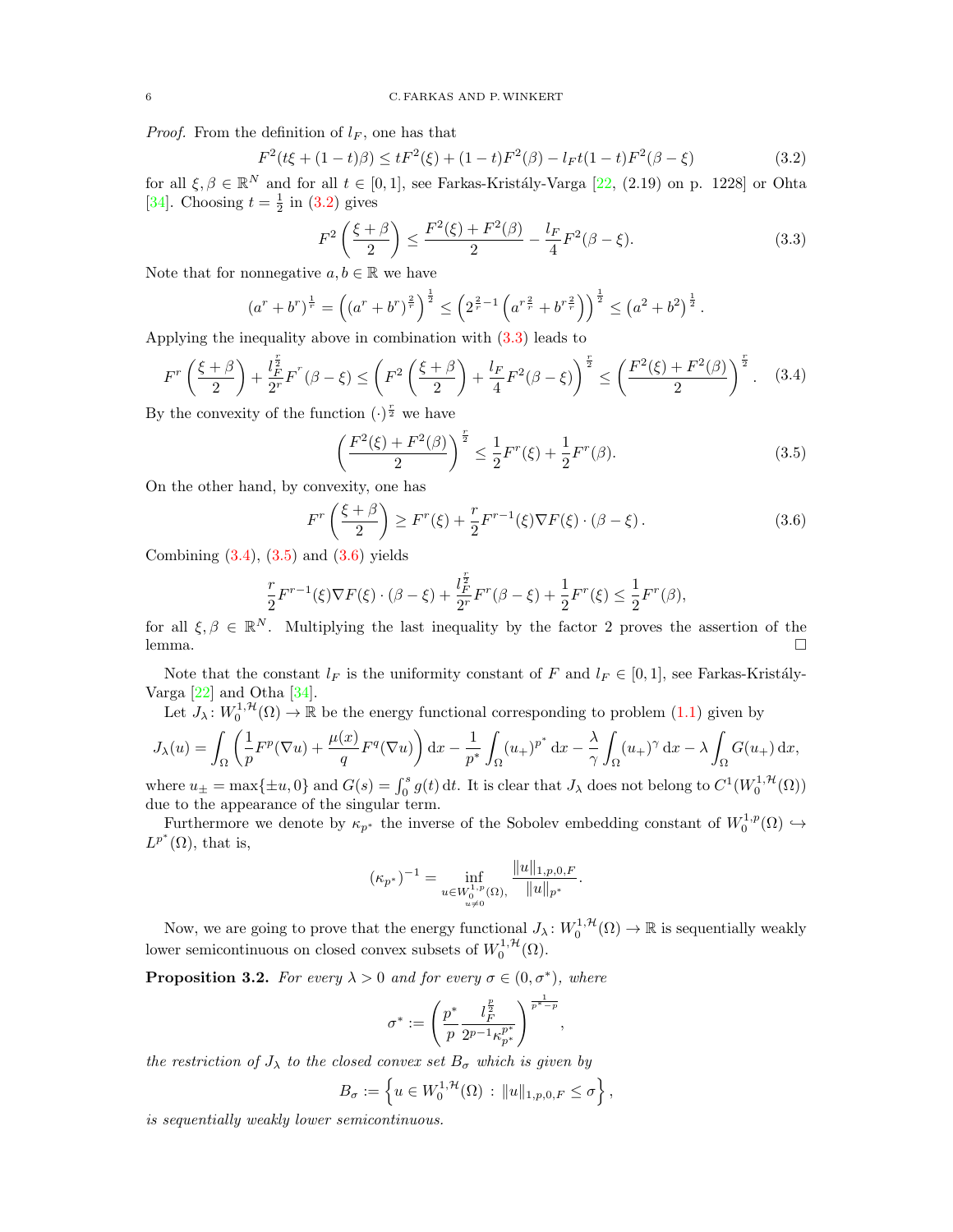*Proof.* Let  $\lambda > 0$  and let  $\sigma \in (0, \sigma^*)$ . We are going to prove that the functional  $J_{\lambda}: W_0^{1, H}(\Omega) \to \mathbb{R}$ is weakly lower semicontinuous on  $B_{\sigma}$ . To this end, let  $\{u_n\}_{n\in\mathbb{N}}\subset B_{\sigma}$  be such that  $u_n \rightharpoonup u$  in  $W_0^{1, \mathcal{H}}(\Omega)$  and let

$$
I(u) = \int_{\Omega} \left( \frac{1}{p} F^p(\nabla u) + \frac{\mu(x)}{q} F^q(\nabla u) \right) dx - \frac{1}{p^*} \int_{\Omega} (u_+)^{p^*} dx.
$$

Note that, up to a subsequence if necessary, we have for  $r < p^*$ ,  $u_n \to u$  in  $L^r(\Omega)$  and  $\nabla u_n \rightharpoonup \nabla u$ in  $L^p(\Omega)$ . Therefore, it suffices to prove that

$$
\liminf_{n \to \infty} (I(u_n) - I(u)) \ge 0,
$$

see hypothesis (H)(ii).

Applying [\(3.1\)](#page-4-3) we get the following inequalities

$$
\int_{\Omega} \frac{1}{p} F^p(\nabla u_n) \, dx
$$
\n
$$
\geq \int_{\Omega} \frac{1}{p} F^p(\nabla u) \, dx + \int_{\Omega} F^{p-1}(\nabla u) \nabla F(\nabla u) \cdot \nabla (u_n - u) \, dx + \frac{l_F^{\frac{p}{2}}}{p2^{p-1}} \int_{\Omega} F^p(\nabla u_n - \nabla u) \, dx,
$$

and

$$
\int_{\Omega} \frac{\mu(x)}{q} F^{q}(\nabla u_{n}) dx \ge \int_{\Omega} \frac{\mu(x)}{q} F^{q}(\nabla u) dx + \int_{\Omega} \mu(x) F^{q-1}(\nabla u) \nabla F(\nabla u) \cdot \nabla (u_{n} - u) dx + \frac{l_{F}^{\frac{q}{2}}}{q2^{q-1}} \int_{\Omega} \mu(x) F^{q}(\nabla u_{n} - \nabla u) dx.
$$

On the other hand, by the Brezis-Lieb lemma, see, for example, Papageorgiou-Winkert [\[38,](#page-12-20) Lemma 4.1.22], we have

$$
\liminf_{n \to \infty} \left( \int_{\Omega} |u_n|^{p^*} \, \mathrm{d}x - \int_{\Omega} |u|^{p^*} \, \mathrm{d}x \right) = \liminf_{n \to \infty} \int_{\Omega} |u_n - u|^{p^*} \, \mathrm{d}x.
$$

Therefore since

$$
\int_{\Omega} F^{p-1}(\nabla u) \nabla F(\nabla u) \cdot \nabla (u_n - u) dx \to 0,
$$
  

$$
\int_{\Omega} \mu(x) F^{q-1}(\nabla u) \nabla F(\nabla u) \cdot \nabla (u_n - u) dx \to 0,
$$
  

$$
\frac{l_F^{\frac{q}{2}}}{q2^{q-1}} \int_{\Omega} \mu(x) F^q(\nabla u_n - \nabla u) dx \ge 0,
$$

one has

$$
\liminf_{n \to \infty} (I(u_n) - I(u)) \ge \liminf_{n \to \infty} \left( \frac{l_F^{\frac{p}{2}}}{p2^{p-1}} \int_{\Omega} F^p (\nabla u_n - \nabla u) \, dx - \frac{1}{p^*} \int_{\Omega} |u_n - u|^{p^*} \, dx \right)
$$
\n
$$
\ge \liminf_{n \to \infty} \left( \frac{l_F^{\frac{p}{2}}}{p2^{p-1}} \|u_n - u\|_{1, p, 0, F}^p - \frac{1}{p^*} \kappa_{p^*}^{p^*} \|u_n - u\|_{1, p, 0, F}^{p^*} \right)
$$
\n
$$
\ge \liminf_{n \to \infty} \|u_n - u\|_{1, p, 0, F}^p \left( \frac{l_F^{\frac{p}{2}}}{p2^{p-1}} - \frac{1}{p^*} \kappa_{p^*}^{p^*} \sigma^{p^* - p} \right) \ge 0,
$$

which proves the assertion of the proposition.  $\Box$ 

For further use, we introduce the functionals  $I_1: W_0^{1,\mathcal{H}}(\Omega) \to \mathbb{R}$  and  $I_2: L^{\mathcal{H}}(\Omega) \to \mathbb{R}$  defined by

$$
I_1(u) = -\frac{1}{q} \int_{\Omega} \mu(x) F^q(\nabla u) dx + \frac{1}{p^*} \int_{\Omega} (u_+)^{p^*} dx + \frac{\lambda}{\gamma} \int_{\Omega} (u_+)^{\gamma} dx + \lambda \int_{\Omega} G(u_+) dx,
$$

and

$$
I_2(u) = \frac{1}{p^*} \int_{\Omega} (u_+)^{p^*} dx + \frac{\lambda}{\gamma} \int_{\Omega} (u_+)^{\gamma} dx + \lambda \int_{\Omega} G(u_+) dx.
$$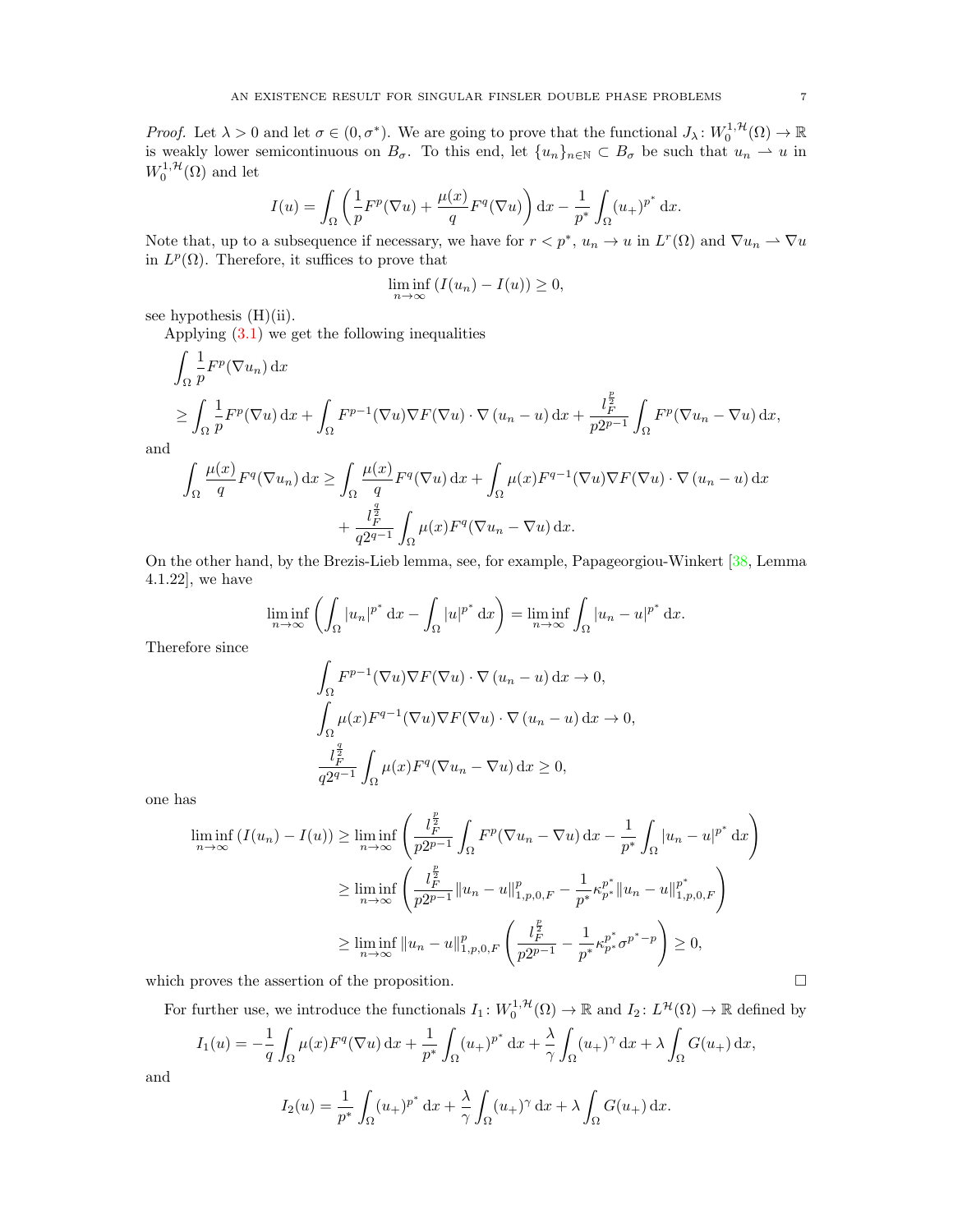Now we are in the position to prove Theorem [1.1.](#page-2-1)

Proof of Theorem [1.1.](#page-2-1) Let  $\lambda > 0$  and let  $\sigma \in (0, \sigma^*)$ , where  $\sigma^*$  is as in Proposition [3.2.](#page-5-5) We define

$$
\varphi_{\lambda}(\sigma) := \inf_{\|u\|_{1,p,0,F} < \sigma} \frac{\sup_{B_{\sigma}} I_1 - I_1(u)}{\sigma^p - \|u\|_{1,p,0,F}^p}
$$

and

$$
\psi_{\lambda}(\sigma) := \sup_{B_{\sigma}} I_1.
$$

We claim that there exist  $\lambda, \sigma > 0$  small enough such that

<span id="page-7-0"></span>
$$
\varphi_{\lambda}(\sigma) < \frac{1}{p}.\tag{3.7}
$$

We claim that [\(3.7\)](#page-7-0) holds if there exist  $\lambda, \sigma > 0$  such that

<span id="page-7-1"></span>
$$
\inf_{\xi < \sigma} \frac{\psi_{\lambda}(\sigma) - \psi_{\lambda}(\xi)}{\sigma^p - \xi^p} < \frac{1}{p}.\tag{3.8}
$$

Note that, by taking  $\xi = \sigma - \varepsilon$  for some  $\varepsilon \in (0, \sigma)$ , it follows

$$
\frac{\psi_{\lambda}(\sigma) - \psi_{\lambda}(\xi)}{\sigma^p - \xi^p} = \frac{\psi_{\lambda}(\sigma) - \psi_{\lambda}(\sigma - \varepsilon)}{\sigma^p - (\sigma - \varepsilon)^p}
$$

$$
= \frac{\psi_{\lambda}(\sigma) - \psi_{\lambda}(\sigma - \varepsilon)}{\varepsilon} \cdot \frac{-\frac{\varepsilon}{\sigma}}{\sigma^{p-1}[(1 - \frac{\varepsilon}{\sigma})^p - 1]}.
$$

So passing to the limit as  $\varepsilon \to 0$ , we get that  $(3.8)$  is fulfilled if

<span id="page-7-2"></span>
$$
\limsup_{\varepsilon \to 0^+} \frac{\psi_\lambda(\sigma) - \psi_\lambda(\sigma - \varepsilon)}{\varepsilon} < \sigma^{p-1}.\tag{3.9}
$$

First note that

$$
\frac{1}{\varepsilon} |\psi_{\lambda}(\sigma) - \psi_{\lambda}(\sigma - \varepsilon)| = \frac{1}{\varepsilon} \left| \sup_{v \in B_1} I_1(\sigma v) - \sup_{v \in B_1} I_1((\sigma - \varepsilon)v) \right|
$$
  
\n
$$
\leq \frac{1}{\varepsilon} \sup_{v \in B_1} |I_1(\sigma v) - I_1((\sigma - \varepsilon)v)|
$$
  
\n
$$
\leq \frac{1}{\varepsilon} \sup_{v \in B_1} \left| \frac{(\sigma - \varepsilon)^q - \sigma^q}{q} \int_{\Omega} \mu(x) F^q(\nabla v) \, dx + I_2(\sigma v) - I_2((\sigma - \varepsilon)v) \right|.
$$

Applying (H)(ii) and the continuous embedding  $W_0^{1,p}(\Omega) \hookrightarrow L^{p^*}(\Omega)$  we obtain

$$
\frac{\psi_{\lambda}(\sigma) - \psi_{\lambda}(\sigma - \varepsilon)}{\varepsilon} \leq \frac{1}{\varepsilon} \sup_{\|v\|_{1, p, 0, F} \leq 1} \int_{\Omega} \left| \int_{(\sigma - \varepsilon)v_{+}(x)}^{\sigma v_{+}(x)} \left[ t^{p^{*} - 1} + \lambda t^{\gamma - 1} + \lambda g(t) \right] dt \right| dx
$$

$$
\leq \frac{\kappa_{p^{*}}^{p^{*}}}{p^{*}} \left| \frac{\sigma^{p^{*}} - (\sigma - \varepsilon)^{p^{*}}}{\varepsilon} \right| + \lambda \frac{\kappa_{p^{*}}^{N} |\Omega|^{\frac{p^{*} - \gamma}{p^{*}}} }{\gamma} \left| \frac{\sigma^{\gamma} - (\sigma - \varepsilon)^{\gamma}}{\varepsilon} \right|
$$

$$
+ \lambda c_{1} \frac{\kappa_{p^{*}}^{N} |\Omega|^{\frac{p^{*} - \nu}{p^{*}}} }{\nu} \left| \frac{\sigma^{\nu} - (\sigma - \varepsilon)^{\nu}}{\varepsilon} \right| + \lambda c_{2} \frac{\kappa_{p^{*}}^{\theta} |\Omega|^{\frac{p^{*} - \theta}{p^{*}}} }{\theta} \left| \frac{\sigma^{\theta} - (\sigma - \varepsilon)^{\theta}}{\varepsilon} \right|.
$$

Therefore

$$
\limsup_{\varepsilon \to 0^+} \frac{\psi_{\lambda}(\sigma) - \psi_{\lambda}(\sigma - \varepsilon)}{\varepsilon} \leq \kappa_{p^*}^{p^*} \sigma^{p^* - 1} + \lambda \kappa_{p^*}^{\gamma} |\Omega|^{\frac{p^* - \gamma}{p^*}} \sigma^{\gamma - 1} + \lambda c_1 \kappa_{p^*}^{\nu} |\Omega|^{\frac{p^* - \nu}{p^*}} \sigma^{\nu - 1} + \lambda c_2 \kappa_{p^*}^{\theta} |\Omega|^{\frac{p^* - \theta}{p^*}} \sigma^{\theta - 1}.
$$

We now consider the function  $\Lambda: (0, +\infty) \to \mathbb{R}$  defined by

$$
\Lambda(s)=\frac{s^{p-\gamma}-\kappa_{p^*}^{p^*} s^{p^*-\gamma}}{\kappa_{p^*}^{\gamma}|\Omega|^{\frac{p^*-\gamma}{p^*}}+c_1\kappa_{p^*}^{\nu}|\Omega|^{\frac{p^*-\nu}{p^*}}s^{\nu-\gamma}+c_2\kappa_{p^*}^{\theta}|\Omega|^{\frac{p^*-\theta}{p^*}}s^{\theta-\gamma}}.
$$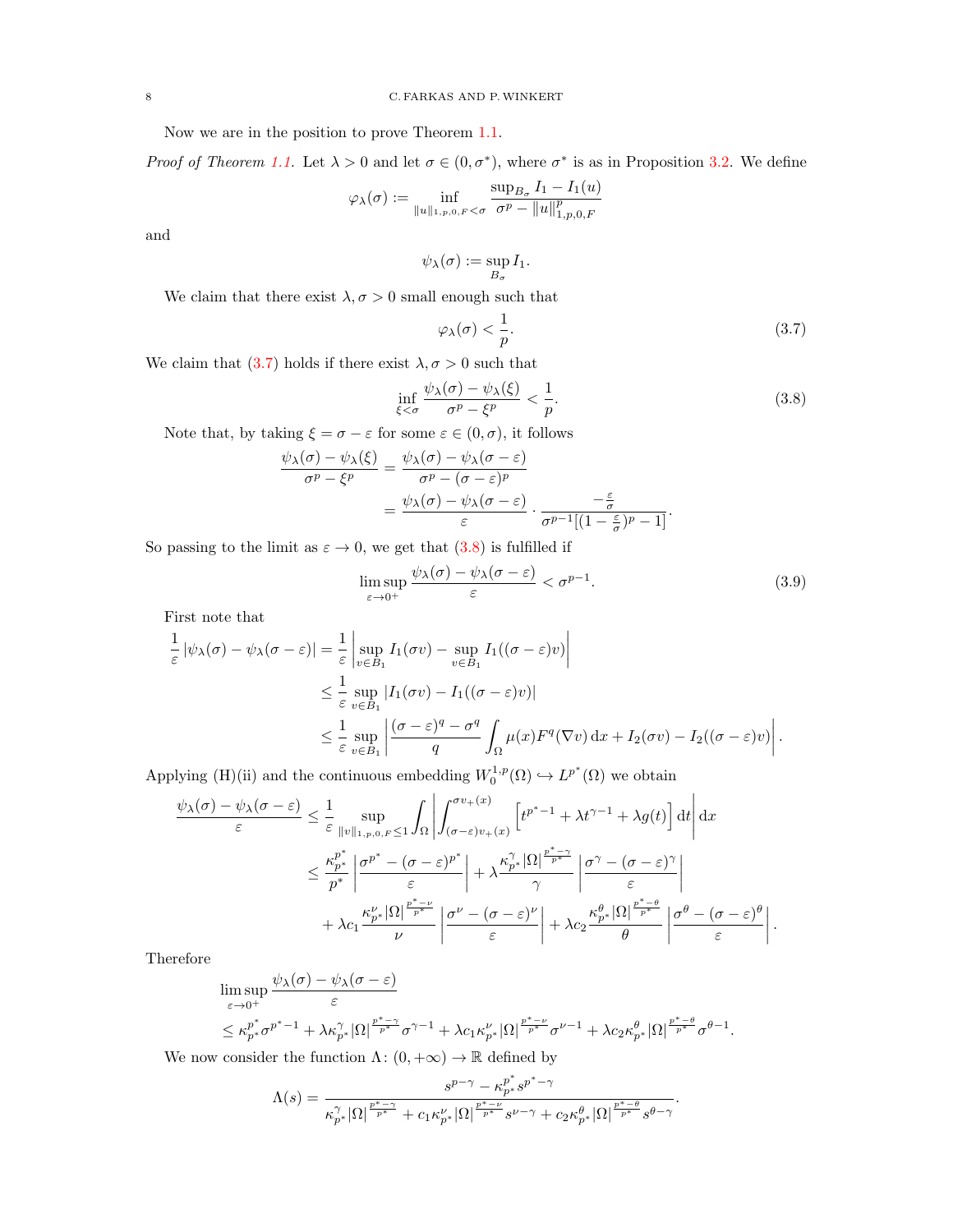Applying L'Hospital's rule, it is clear that  $\lim_{s\to 0} \Lambda(s) = 0$  while  $\lim_{s\to \infty} \Lambda(s) = -\infty$ . On the other hand, there exists  $s_0 > 0$  small enough such that  $\Lambda(s) > 0$  for every  $s \in (0, s_0)$ . Thus, there exists  $s_{\text{max}} > 0$  such that

$$
\Lambda(s_{\max}) = \max_{s>0} \Lambda(s).
$$

Therefore we may choose

<span id="page-8-0"></span>
$$
\lambda_* := \Lambda\left(\min\{s_{\max}, \sigma^*\}\right).
$$

Hence, if  $\lambda < \lambda_*$  and  $\sigma < \min\{s_{\max}, \sigma^*\}$ , we have that  $(3.9)$  and so  $(3.7)$  are fulfilled.

From [\(3.7\)](#page-7-0) we know that we can find  $u \in W_0^{1,\mathcal{H}}(\Omega)$  with  $||u||_{1,p,0,F} \leq \sigma$  such that

$$
J_{\lambda}(u) < \frac{1}{p}\sigma^p - I_1(u_1) \quad \text{for all } u_1 \in B_{\sigma}.\tag{3.10}
$$

Since  $J_{\lambda}|_{B_{\sigma}}$  is sequentially weakly lower semicontinuous by Proposition [3.2,](#page-5-5) the energy functional  $J_{\lambda}: W_0^{1,\mathcal{H}}(\Omega) \to \mathbb{R}$  restricted to  $B_{\sigma}$  has a global minimizer  $u_* \in W_0^{1,\mathcal{H}}(\Omega)$  with  $||u_*||_{1,p,0,F} \leq \sigma$ . If  $||u_*||_{1,p,0,F} = \sigma$ , then from [\(3.10\)](#page-8-0) we obtain

$$
J_{\lambda}(u_{*}) = \frac{1}{p}\sigma^{p} - I_{1}(u_{*}) > J_{\lambda}(u),
$$

which is a contradiction. It follows that  $u_*$  is a local minimum for  $J_\lambda$  with  $||u_*||_{1,p,0,F} < \sigma$ . In summary, the energy functional  $J_\lambda$  has a local minimum  $u =: u_* \in B_\sigma$  for  $\lambda < \lambda_*$ .

Due to the presence of the singular term, zero is not a local minimizer of  $J_\lambda$ . Indeed, if  $v \in$  $W_0^{1,\mathcal{H}}(\Omega)$  is positive in  $\Omega$  and  $\tau > 0$ , then,

$$
\begin{aligned} &J_{\lambda}(\tau v)\\&\leq \frac{\tau^p}{p}\|v\|_{1,p,0,F}^p+\frac{\tau^q}{q}\int_{\Omega}\mu(x)F^q(\nabla v)\,\mathrm{d}x-\frac{\tau^{p^*}}{p^*}\|v\|_{p^*}^{p^*}-\lambda\frac{\tau^{\gamma}}{\gamma}\|v\|_{\gamma}^{\gamma}+\lambda\frac{c_1\tau^{\nu}}{\nu}\|v\|_{\nu}^{\nu}+\lambda\frac{c_2\tau^{\theta}}{\theta}\|v\|_{\theta}^{\theta}. \end{aligned}
$$

Thus  $J_{\lambda}(\tau v) < 0$  for sufficiently small  $\tau > 0$ .

It remains to prove that u is a weak solution of [\(1.1\)](#page-0-0). First, we prove that  $u > 0$  a.e. in  $\Omega$ . To this end, for  $t > 0$  small enough, one has  $u + tu \in B_{\sigma}$  and  $(u + tu_{-})_{+} = u_{+}$ . Thus,

$$
0 \leq \frac{J_{\lambda}(u+tu_{-}) - J_{\lambda}(u)}{t}
$$
  
=  $\frac{1}{p} \left( \frac{\|u+tu_{-}\|_{1,p,0,F}^{p} - \|u\|_{1,p,0,F}^{p}}{t} \right) + \frac{1}{q} \int_{\Omega} \mu(x) \frac{F^{q}(\nabla(u+tu_{-})) - F^{q}(\nabla u)}{t} dx$   
 $\rightarrow \int_{\Omega} F^{p-1}(\nabla u) \nabla F(\nabla u) \cdot \nabla u_{-} dx + \int_{\Omega} \mu(x) F^{q-1}(\nabla u) \nabla F(\nabla u) \cdot \nabla u_{-} dx \text{ as } t \to 0^{+}.$ 

On the other hand, using Proposition [2.1](#page-3-2) (iii), one has that

$$
\int_{\Omega} F^{p-1}(\nabla u) \nabla F(\nabla u) \cdot \nabla u_{-} dx = -\int_{\Omega} F^{p-1}(\nabla u_{-}) \nabla F(\nabla u_{-}) \cdot \nabla u_{-} dx = -\int_{\Omega} F^{p}(\nabla u_{-}) dx
$$

and

$$
\int_{\Omega} \mu(x) F^{q-1}(\nabla u) \nabla F(\nabla u) \cdot \nabla u_{-} \, dx = - \int_{\Omega} \mu(x) F^{q}(\nabla u_{-}) \, dx.
$$

Therefore

$$
0 \le \lim_{t \to 0} \frac{J_{\lambda}(u + tu_{-}) - J_{\lambda}(u)}{t} = -\int_{\Omega} F^{p}(\nabla u_{-}) dx - \int_{\Omega} \mu(x) F^{q}(\nabla u_{-}) dx,
$$

which shows that  $u_0 = 0$  and so  $u \geq 0$  a.e. in  $\Omega$ .

Assume that there exists a set A of positive measure such that  $u = 0$  in A. Let  $\varphi \colon \Omega \to \mathbb{R}$  be a function in  $W_0^{1,\mathcal{H}}(\Omega)$  which is positive in  $\Omega$ . For  $t > 0$  small enough, we know that  $u + t\varphi \in B_\sigma$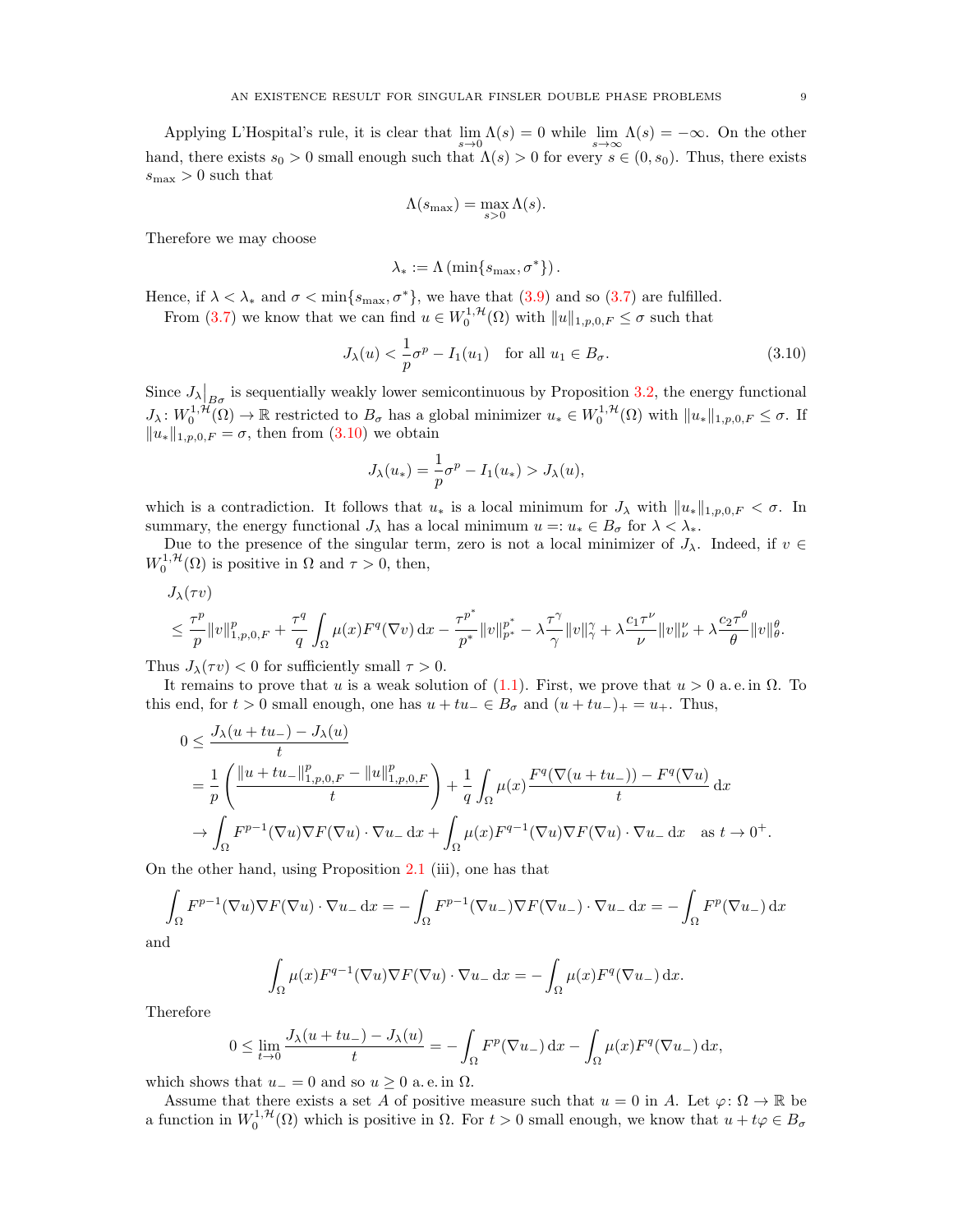and  $(u + t\varphi)^{\gamma} > u^{\gamma}$  a.e. in  $\Omega$ . Hence, we obtain

$$
0 \leq \frac{J_{\lambda}(u+t\varphi) - J_{\lambda}(u)}{t}
$$
  
\n
$$
= \frac{1}{p} \left( \frac{\|u+t\varphi\|_{1,p,0,F}^{p}}{t} - \|u\|_{1,p,0,F}^{p}}{t} \right) + \frac{1}{q} \int_{\Omega} \mu(x) \frac{F^{q}(\nabla(u+t\varphi))^{q} - F^{q}(\nabla u)}{t} dx
$$
  
\n
$$
- \frac{1}{p^{*}} \int_{\Omega} \frac{(u+t\varphi)^{p^{*}} - u^{p^{*}}}{t} dx - \frac{\lambda}{\gamma t^{1-\gamma}} \int_{A} \varphi^{\gamma} dx
$$
  
\n
$$
- \frac{\lambda}{\gamma} \int_{\Omega \setminus A} \frac{(u+t\varphi)^{\gamma} - u^{\gamma}}{t} dx - \lambda \int_{\Omega} \frac{G((u+t\varphi)) - G(u)}{t} dx
$$
  
\n
$$
< \frac{1}{p} \left( \frac{\|u+t\varphi\|_{1,p,0,F}^{p} - \|u\|_{1,p,0,F}^{p}}{t} \right) + \frac{1}{q} \int_{\Omega} \mu(x) \frac{F^{q}(\nabla(u+t\varphi))^{q} - F^{q}(\nabla u)}{t} dx
$$
  
\n
$$
- \frac{1}{p^{*}} \int_{\Omega} \frac{(u+t\varphi)^{p^{*}} - u^{p^{*}}}{t} dx - \frac{\lambda}{\gamma t^{1-\gamma}} \int_{A} \varphi^{\gamma} dx - \lambda \int_{\Omega} \frac{G((u+t\varphi)) - G(u)}{t} dx.
$$

This gives,

$$
0 \le \frac{J_{\lambda}(u+t\varphi) - J_{\lambda}(u)}{t} \longrightarrow -\infty \quad \text{as} \quad t \to 0^{+}, \tag{3.11}
$$

which is a contradiction. Thus,  $u > 0$  a.e. in  $\Omega$ .

In the next step we are going to prove that

<span id="page-9-2"></span><span id="page-9-0"></span>
$$
u^{\gamma - 1} \varphi \in L^1(\Omega) \quad \text{for all } \varphi \in W_0^{1, \mathcal{H}}(\Omega)
$$
\n
$$
(3.12)
$$

and

$$
\int_{\Omega} \left( F(\nabla u)^{p-1} + \mu(x) F(\nabla u)^{q-1} \right) \nabla F(\nabla u) \cdot \nabla \varphi \, dx
$$
\n
$$
- \int_{\Omega} u^{p^* - 1} \varphi \, dx - \lambda \int_{\Omega} u^{\gamma - 1} \varphi \, dx - \lambda \int_{\Omega} g(u) \varphi \, dx \ge 0 \quad \text{for all } \varphi \in W_0^{1, \mathcal{H}}(\Omega) \text{ with } \varphi \ge 0.
$$
\n(3.13)

Choose  $\varphi \in W_0^{1,\mathcal{H}}(\Omega)$  with  $\varphi \geq 0$  and fix a decreasing sequence  $\{t_n\}_{n\in\mathbb{N}} \subseteq (0,1]$  such that  $\lim_{n\to\infty} t_n = 0.$  For  $n \in \mathbb{N}$ , the functions

<span id="page-9-3"></span>
$$
h_n(x) = \frac{(u(x) + t_n \varphi(x))^\gamma - u(x)^\gamma}{t_n}
$$

are measurable, nonnegative and we have

$$
\lim_{n \to \infty} h_n(x) = \gamma u(x)^{\gamma - 1} \varphi(x) \quad \text{for a. a. } x \in \Omega.
$$

From Fatou's lemma we infer

<span id="page-9-1"></span>
$$
\int_{\Omega} u^{\gamma - 1} \varphi \, \mathrm{d}x \le \frac{1}{\gamma} \liminf_{n \to \infty} \int_{\Omega} h_n \, \mathrm{d}x. \tag{3.14}
$$

Similar to  $(3.11)$ , we have for  $n \in \mathbb{N}$  large enough

$$
0 \leq \frac{J_{\lambda}(u+t_n\varphi) - J_{\lambda}(u)}{t_n}
$$
  
= 
$$
\frac{1}{p} \frac{\|u+t_n\varphi\|_{1,p,0,F}^p - \|u\|_{1,p,0,F}^p}{t_n} + \frac{1}{q} \int_{\Omega} \mu(x) \frac{F^q(\nabla(u+t\varphi))^q - F^q(\nabla u)}{t} dx
$$
  

$$
- \frac{1}{p^*} \int_{\Omega} \frac{(u+t_n\varphi)^{p^*} - u^{p^*}}{t_n} dx - \frac{\lambda}{\gamma} \int_{\Omega} h_n dx - \lambda \int_{\Omega} \frac{G(u+t_n\varphi) - G(u)}{t_n} dx.
$$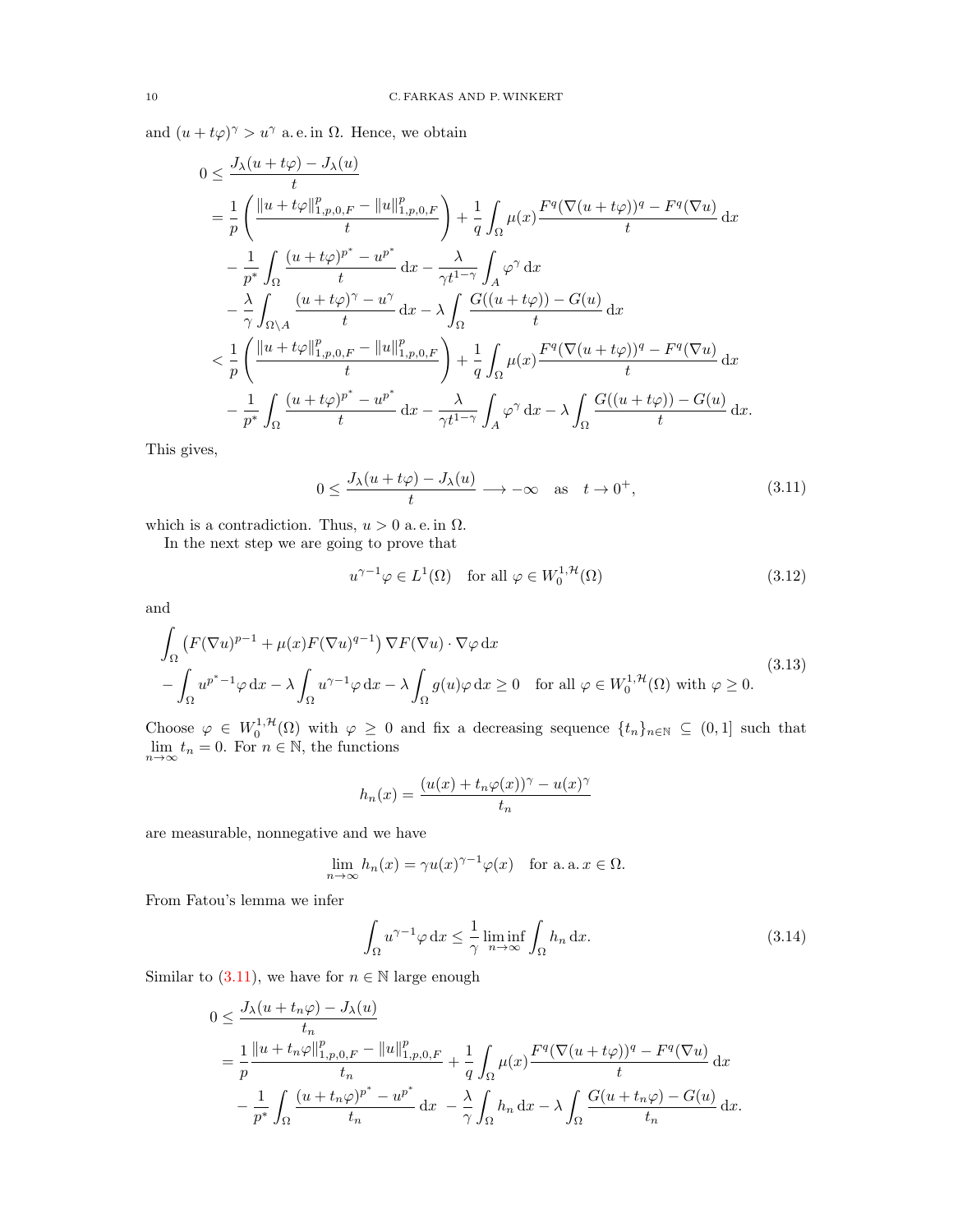Passing to the limit as  $n \to \infty$  and applying [\(3.14\)](#page-9-1) we have [\(3.12\)](#page-9-2) and we get that

$$
\lambda \int_{\Omega} u^{\gamma - 1} \varphi \, dx \le \int_{\Omega} \left( F(\nabla u)^{p-1} + \mu(x) F(\nabla u)^{q-1} \right) \nabla F(\nabla u) \cdot \nabla \varphi \, dx
$$

$$
- \int_{\Omega} u^{p^* - 1} \varphi \, dx - \lambda \int_{\Omega} g(u) \varphi \, dx,
$$

which shows [\(3.13\)](#page-9-3). Note that is it enough to show [\(3.12\)](#page-9-2) for nonnegative  $\varphi \in W_0^{1, \mathcal{H}}(\Omega)$ .

Now, let  $\varepsilon \in (0,1)$  be such that  $(1 + t)u \in B_{\sigma}$  for all  $t \in [-\varepsilon, \varepsilon]$ . Note that the function  $\alpha(t) := J_{\lambda}((1+t)u)$  has a local minimum in zero. Using again Proposition [2.1](#page-3-2) (iii) gives

<span id="page-10-1"></span><span id="page-10-0"></span>
$$
0 = \alpha'(0) = \lim_{t \to 0} \frac{J_{\lambda}((1+t)u) - J_{\lambda}(u)}{t}
$$
  
=  $\rho_{\mathcal{H},F}(u) - \int_{\Omega} u^{p^*} dx - \lambda \int_{\Omega} u^{\gamma} dx - \lambda \int_{\Omega} g(u)u dx.$  (3.15)

It remains to show that  $u$  is indeed a positive weak solution of  $(1.1)$ . To this end we use the method of Lair-Shaker, see, for example, Lair-Shaker [\[28\]](#page-11-27) or Sun-Wu-Long [\[44\]](#page-12-21). Let  $\varphi \in W_0^{1, \mathcal{H}}(\Omega)$ and take the test function  $v = (u + \varepsilon \varphi)_+$  in [\(3.13\)](#page-9-3). Applying [\(3.15\)](#page-10-0) we have that

$$
0 \leq \int_{\{u+\varepsilon\varphi\geq 0\}} (F^{p-1}(\nabla u) + \mu(x)F^{q-1}(\nabla u)) \nabla F(\nabla u) \cdot \nabla (u+\varepsilon\varphi) dx
$$
  
\n
$$
- \int_{\Omega} u^{p^*-1}(u+\varepsilon\varphi) dx - \lambda \int_{\Omega} u^{\gamma-1}(u+\varepsilon\varphi) dx - \lambda \int_{\Omega} g(u)(u+\varepsilon\varphi) dx
$$
  
\n
$$
= \rho_{\mathcal{H},F}(u) + \varepsilon \int_{\Omega} F^{p-1}(\nabla u)\nabla F(\nabla u) \cdot \nabla \varphi dx + \varepsilon \int_{\Omega} \mu(x)F^{q-1}(\nabla u)\nabla F(\nabla u) \cdot \nabla \varphi dx
$$
  
\n
$$
- \int_{\Omega} u^{p^*} dx - \varepsilon \int_{\Omega} u^{p^*-1}\varphi dx - \lambda \int_{\Omega} u^{\gamma} dx - \varepsilon \lambda \int_{\Omega} u^{\gamma-1} dx
$$
  
\n
$$
- \lambda \int_{\Omega} g(u)u dx - \varepsilon \lambda \int_{\Omega} g(u)\varphi dx - \int_{\{u+\varepsilon\varphi<0\}} F^{p}(\nabla u) dx
$$
  
\n
$$
- \varepsilon \int_{\{u+\varepsilon\varphi<0\}} F^{p-1}(\nabla u)\nabla F(\nabla u) \cdot \nabla \varphi dx - \int_{\{u+\varepsilon\varphi<0\}} \mu(x)F^{q}(\nabla u) dx
$$
  
\n
$$
- \varepsilon \int_{\{u+\varepsilon\varphi<0\}} \mu(x)F^{q-1}(\nabla u)\nabla F(\nabla u) \cdot \nabla \varphi dx + \int_{\{u+\varepsilon\varphi<0\}} u^{p^*-1}(u+\varepsilon\varphi) dx
$$
  
\n
$$
+ \lambda \int_{\{u+\varepsilon\varphi<0\}} u^{\gamma-1}(u+\varepsilon\varphi) dx + \lambda \int_{\{u+\varepsilon\varphi<0\}} g(u)(u+\varepsilon\varphi) dx
$$
  
\n
$$
\leq \varepsilon \left[ \int_{\Omega} (F^{p
$$

Note that the measure of the set  $\{u + \varepsilon \varphi < 0\}$  goes to 0 as  $\varepsilon \to 0$ . Hence,

$$
\int_{\{u+\varepsilon\varphi<0\}} F^{p-1}(\nabla u)\nabla F(\nabla u)\nabla\varphi \,dx + \int_{\{u+\varepsilon\varphi<0\}} \mu(x)F^{q-1}(\nabla u)\nabla F(\nabla u)\nabla\varphi \,dx \to 0.
$$

Using this, dividing [\(3.16\)](#page-10-1) by  $\varepsilon$  and passing to the limit as  $\varepsilon \to 0$  we conclude that

$$
\int_{\Omega} \left( F(\nabla u)^{p-1} + \mu(x) F(\nabla u)^{q-1} \right) \nabla F(\nabla u) \cdot \nabla \varphi \, dx
$$

$$
- \int_{\Omega} u^{p^* - 1} \varphi \, dx - \lambda \int_{\Omega} u^{\gamma - 1} \varphi \, dx - \lambda \int_{\Omega} g(u) \varphi \, dx \ge 0.
$$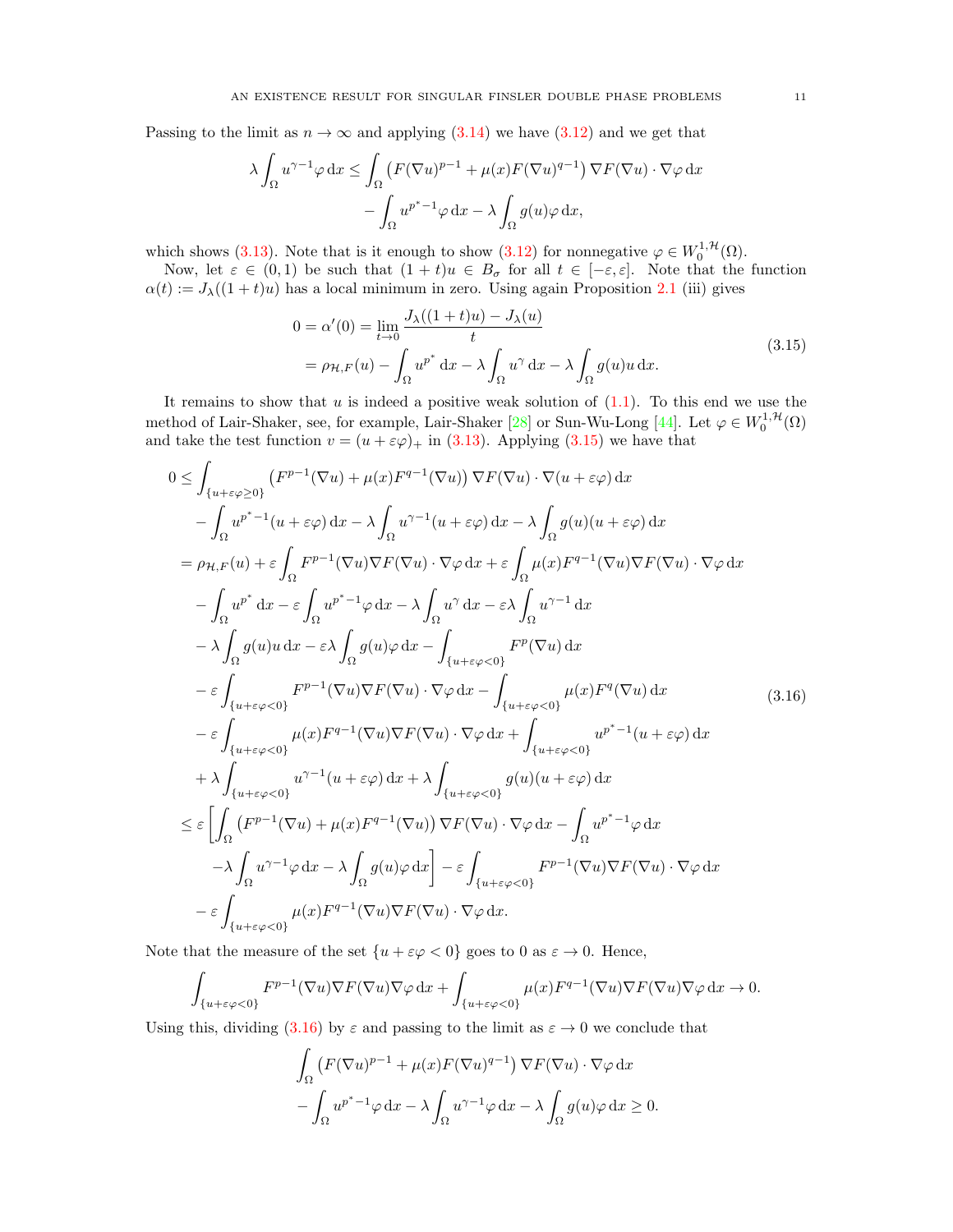As  $\varphi$  was arbitrary chosen, we get from the last inequality that  $u \in W_0^{1, \mathcal{H}}(\Omega)$  is a weak solution of  $(1.1)$ . This finishes the proof.

#### **ACKNOWLEDGMENT**

C. Farkas was supported by the National Research, Development and Innovation Fund of Hungary, financed under the K 18 funding scheme, Project No. 127926 and by the Sapientia Foundation - Institute for Scientific Research, Romania, Project No. 17/11.06.2019.

## **REFERENCES**

- <span id="page-11-25"></span>[1] A. Bahrouni, V.D. Rădulescu, P. Winkert, Double phase problems with variable growth and convection for the Baouendi-Grushin operator, Z. Angew. Math. Phys. 71 (2020), no. 6, 183.
- <span id="page-11-17"></span>[2] D. Bao, S.-S. Chern, Z. Shen, "An Introduction to Riemann-Finsler Geometry", Springer-Verlag, New York, 2000.
- <span id="page-11-11"></span>[3] P. Baroni, M. Colombo, G. Mingione, *Harnack inequalities for double phase functionals*, Nonlinear Anal. 121 (2015), 206–222.
- <span id="page-11-12"></span>[4] P. Baroni, M. Colombo, G. Mingione, Non-autonomous functionals, borderline cases and related function classes, St. Petersburg Math. J. 27 (2016), 347–379.
- <span id="page-11-13"></span>[5] P. Baroni, M. Colombo, G. Mingione, Regularity for general functionals with double phase, Calc. Var. Partial Differential Equations 57 (2018), no. 2, Art. 62, 48 pp.
- <span id="page-11-14"></span>[6] P. Baroni, T. Kuusi, G. Mingione, Borderline gradient continuity of minima, J. Fixed Point Theory Appl. 15 (2014), no. 2, 537–575.
- <span id="page-11-3"></span>[7] G. Bellettini, M. Paolini, Anisotropic motion by mean curvature in the context of Finsler geometry, Hokkaido Math. J. 25 (1996), no. 3, 537-566.
- <span id="page-11-4"></span>[8] M. Belloni, V. Ferone, B. Kawohl, Isoperimetric inequalities, Wulff shape and related questions for strongly nonlinear elliptic operators, Z. Angew. Math. Phys. 54 (2003), no. 5, 771-783.
- <span id="page-11-18"></span>[9] Z.-Y. Chen, B. Ge, W.-S. Yuan, X.-F. Cao, Existence of solution for double-phase problem with singular weights, Adv. Math. Phys. 2020 (2020), Art. ID 5376013, 7 pp.
- <span id="page-11-1"></span>[10] A. Cianchi, P. Salani, Overdetermined anisotropic elliptic problems, Math. Ann. 345 (2009), no. 4, 859–881.
- <span id="page-11-19"></span>[11] F. Colasuonno, M. Squassina, Eigenvalues for double phase variational integrals, Ann. Mat. Pura Appl. (4) 195 (2016), no. 6, 1917–1959.
- <span id="page-11-15"></span>[12] M. Colombo, G. Mingione, Bounded minimisers of double phase variational integrals, Arch. Ration. Mech. Anal. 218 (2015), no. 1, 219–273.
- <span id="page-11-16"></span>[13] M. Colombo, G. Mingione, Regularity for double phase variational problems, Arch. Ration. Mech. Anal. 215 (2015), no. 2, 443–496.
- <span id="page-11-6"></span>[14] F. Della Pietra, G. di Blasio, N. Gavitone, Sharp estimates on the first Dirichlet eigenvalue of nonlinear elliptic operators via maximum principle, Adv. Nonlinear Anal. 9 (2020), no. 1, 278–291.
- <span id="page-11-7"></span>[15] F. Della Pietra, N. Gavitone, G. Piscitelli, On the second Dirichlet eigenvalue of some nonlinear anisotropic elliptic operators Bull. Sci. Math. 155 (2019), 10–32.
- <span id="page-11-5"></span>[16] F. Della Pietra, N. Gavitone, Sharp estimates and existence for anisotropic elliptic problems with general growth in the gradient, Z. Anal. Anwend.  $35$   $(2016)$ , no. 1, 61–80.
- <span id="page-11-0"></span>[17] A. Dinghas, Über einen geometrischen Satz von Wulff für die Gleichgewichtsform von Kristallen, Z. Kristallogr., Mineral. Petrogr. 105 (1944), Abt. A., 304–314.
- <span id="page-11-24"></span>[18] X. Fan, An imbedding theorem for Musielak-Sobolev spaces, Nonlinear Anal. 75 (2012), no. 4, 1959–1971.
- <span id="page-11-26"></span>[19] F. Faraci, C. Farkas, A quasilinear elliptic problem involving critical Sobolev exponents, Collect. Math. 66 (2015), no. 2, 243–259.
- <span id="page-11-10"></span>[20] C. Farkas, Critical elliptic equations on non-compact Finsler manifolds, arXiv:2010.07686, 2020.
- <span id="page-11-2"></span>[21] C. Farkas, J. Fodor and A. Kristály, Anisotropic elliptic problems involving sublinear terms, 2015 IEEE 10th Jubilee International Symposium on Applied Computational Intelligence and Informatics, Timisoara, 2015, pp. 141–146.
- <span id="page-11-9"></span>[22] C. Farkas, A. Kristály, C. Varga, Singular Poisson equations on Finsler-Hadamard manifolds, Calc. Var. Partial Differential Equations 54 (2015), no. 2, 1219–1241.
- <span id="page-11-8"></span>[23] V. Ferone, B. Kawohl, Remarks on a Finsler-Laplacian, Proc. Amer. Math. Soc. 137 (2009), no. 1, 247-253.
- <span id="page-11-20"></span>[24] L. Gasiński, N.S. Papageorgiou, Constant sign and nodal solutions for superlinear double phase problems, Adv. Calc. Var., https://doi.org/10.1515/acv-2019-0040.
- <span id="page-11-21"></span>[25] L. Gasiński, P. Winkert, Constant sign solutions for double phase problems with superlinear nonlinearity, Nonlinear Anal. 195 (2020), 111739.
- <span id="page-11-22"></span>[26] L. Gasiński, P. Winkert, Existence and uniqueness results for double phase problems with convection term, J. Differential Equations 268 (2020), no. 8, 4183–4193.
- <span id="page-11-23"></span>[27] L. Gasiński, P. Winkert, Sign changing solution for a double phase problem with nonlinear boundary condition via the Nehari manifold, J. Differential Equations 274 (2021), 1037–1066.
- <span id="page-11-27"></span>[28] A.V. Lair, A.W. Shaker, Classical and weak solutions of a singular semilinear elliptic problem, J. Math. Anal. Appl. 211(1997), no. 2, 193–222.